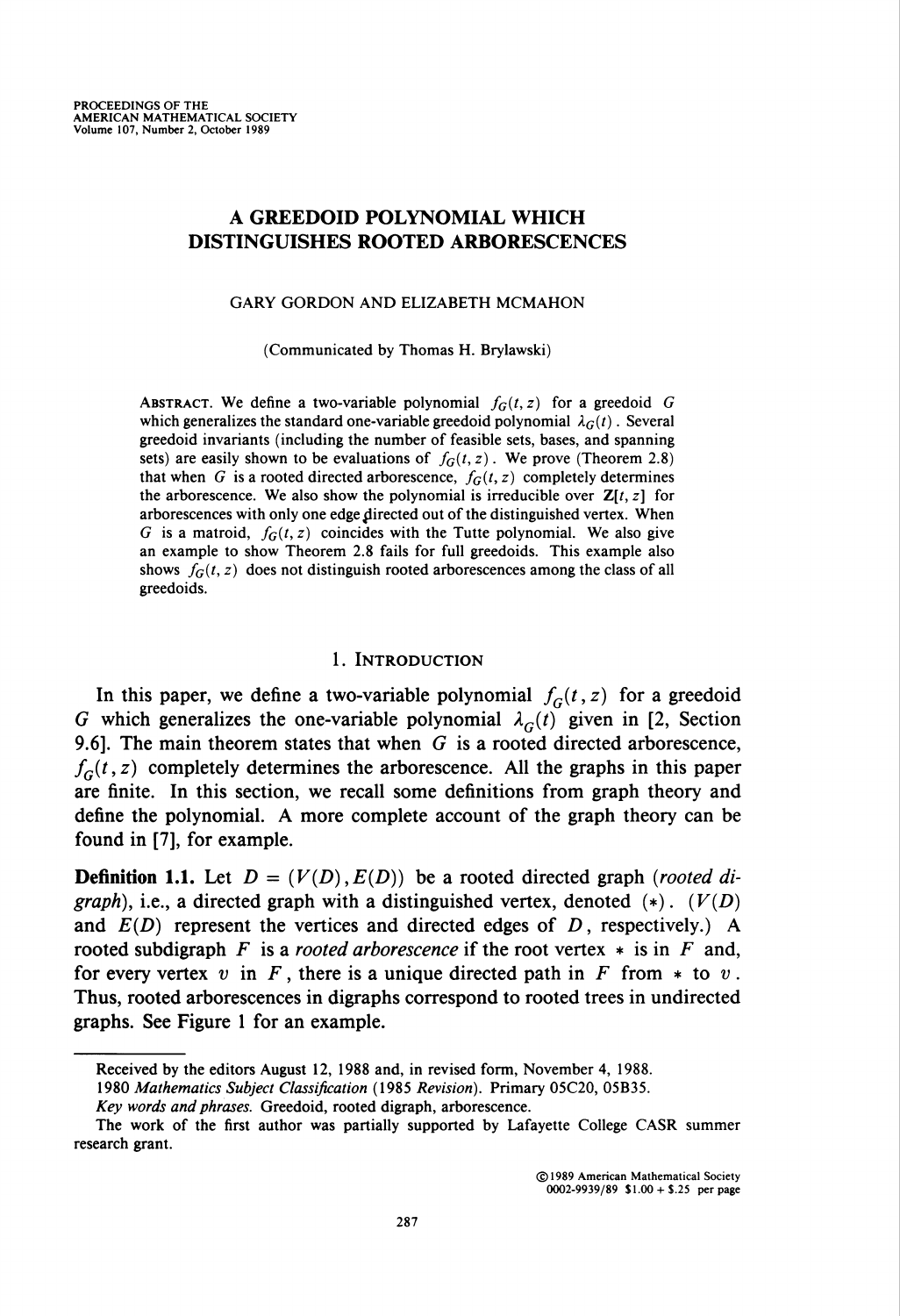

Figure 1

**Definition 1.2.** A subdigraph  $F$  of a rooted digraph  $D$  is said to be *feasible* if F is a rooted arborescence. We will also call the edges of  $F$  a feasible set of edges, or simply a feasible set, when no confusion can arise.  $B \subseteq E(D)$ is called a basis if  $B$  is a maximal feasible set. It is a standard fact that all bases have the same cardinality.  $S \subseteq E(D)$  is a spanning set if S contains a basis. For any  $A \subseteq E(D)$ , we define the *rank of A*, denoted  $r(A)$ , as follows:  $r(A) = \max\{|F|: F \subseteq A, F$  is feasible.

For any  $A, B \subseteq E(D)$  and any  $x, y \in E(D)$ , the rank function satisfies the following:

R1.  $r(A) \leq |A|$ . R2. If  $A \subseteq B$ , then  $r(A) \le r(B)$ . R3. If  $r(A) = r(A \cup \{x\}) = r(A \cup \{y\})$ , then  $r(A) = r(A \cup \{x, y\})$ .

Several remarks are in order here. Any function  $r: 2^E \rightarrow \mathbb{N}$  satisfying properties R1–R3 defines a greedoid G on E. Then a set F is defined to be feasible iff  $r(F) = |F|$ . Greedoids can also be defined by specifying the collection of feasible sets. Bases and spanning sets are defined exactly as above, and it is again a standard exercise to show that all bases are equicardinal. In this context, rooted digraphs are termed directed branching greedoids. The rank function defined above is called the independence rank. It is also easy to construct examples of greedoids which are not directed branching greedoids. An extensive introduction to greedoids can be found in [2]. Many earlier papers by Korte and Lovasz form the basis for [2]—see [6], for example.

We now define a two-variable greedoid polynomial.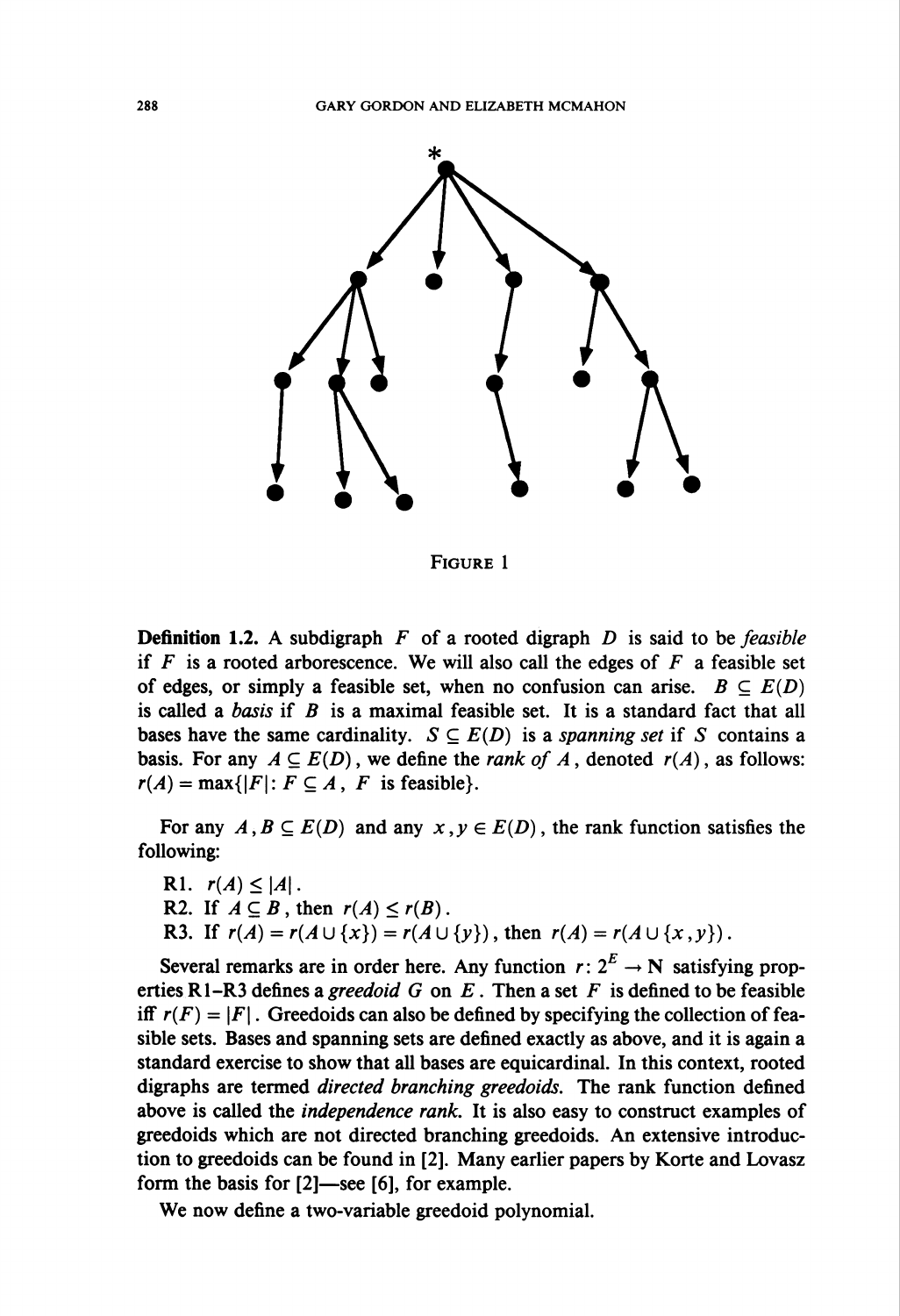Definition 1.3. Let G be a greedoid, with rank function as defined above. Define  $f_G(t, z)$  as follows:

(1.3) 
$$
f_G(t,z) = \sum_{A \subseteq G} t^{r(G)-r(A)} z^{|A|-r(A)}.
$$

In what follows, when confusion cannot result, we will occasionally write  $f_G$ ,  $f(G)$ , or  $f(t, z)$  for  $f<sub>G</sub>(t, z)$  for ease of notation.

The definition of  $f_G$  is motivated by the Tutte polynomial of a matroid (or, more precisely, the corank-nullity version of the Tutte polynomial). A matroid can be defined as a greedoid whose rank function satisfies R2':  $r(A) \le r(A \cup$  $\{x\} \leq r(A) + 1$  (unit-rank increase). (Note that R2' implies R2.) The feasible sets of a matroid are called independent sets. General information about matroids can be found in [3] or [8], for example. One treatment of the Tutte polynomial concentrating on applications to graphs and codes can be found in [4].

We also note that other definitions of rank in greedoids or rooted digraphs give rise to corresponding polynomials via  $(1.3)$ . For example, the *basis rank* in a greedoid, denoted  $\beta(A)$ , is defined by  $\beta(A) = \max\{|B \cap A| : B$  is a basis}. We remark that using  $\beta(A)$  in (1.3) gives a polynomial which does not distinguish rooted arborescences, i.e., Theorem 2.8 below is not true for this polynomial. In fact, this polynomial is the same for any rooted arborescence on  $n$  edges. We do not explore the various possibilities and interrelations here; see  $[1]$  and [5] for details.

In Section 2, we concentrate on rooted digraphs, proving the main theorem concerning rooted arborescences, namely, that if  $T_1$  and  $T_2$  are both rooted arborescences with  $f(T_1) = f(T_2)$ , then  $T_1$  and  $T_2$  are isomorphic rooted digraphs. We also give some results concerning the reducibility of  $f_T(t, z)$ over  $\mathbb{Z}[t, z]$ , when T is a rooted arborescence. In Section 3, we discuss the generalizations to greedoids and matroids and give some counterexamples. In particular, we show the polynomial  $f_G(t, z)$  does not distinguish the class of rooted arborescences, i.e., we give an example where  $f_G(t, z) = f_D(t, z)$  with D a rooted arborescence and  $G$  a greedoid which is not a directed branching greedoid.

## 2. Rooted digraphs

We begin with some properties of the polynomial defined in Section 1. The statements in the following lemma are easy to establish.

Lemma 2.1. Let D be a rooted digraph.

a. The coefficient of  $t^{r(D)-1}$  is the outdegree of  $*$ . b.  $f_D(1,1) = 2^{|E(D)|}$ . c.  $f_D(1, 0) =$  the number of feasible sets. d.  $f_D(0,1)$  = the number of spanning sets. e.  $f<sub>D</sub>(0,0)$  = the number of bases.

f. If D is an arborescence, then for any term  $ct^a z^b$  in  $f_D$ ,  $a \geq b$ . Further,  $a = b$  implies  $a = b = 0$ .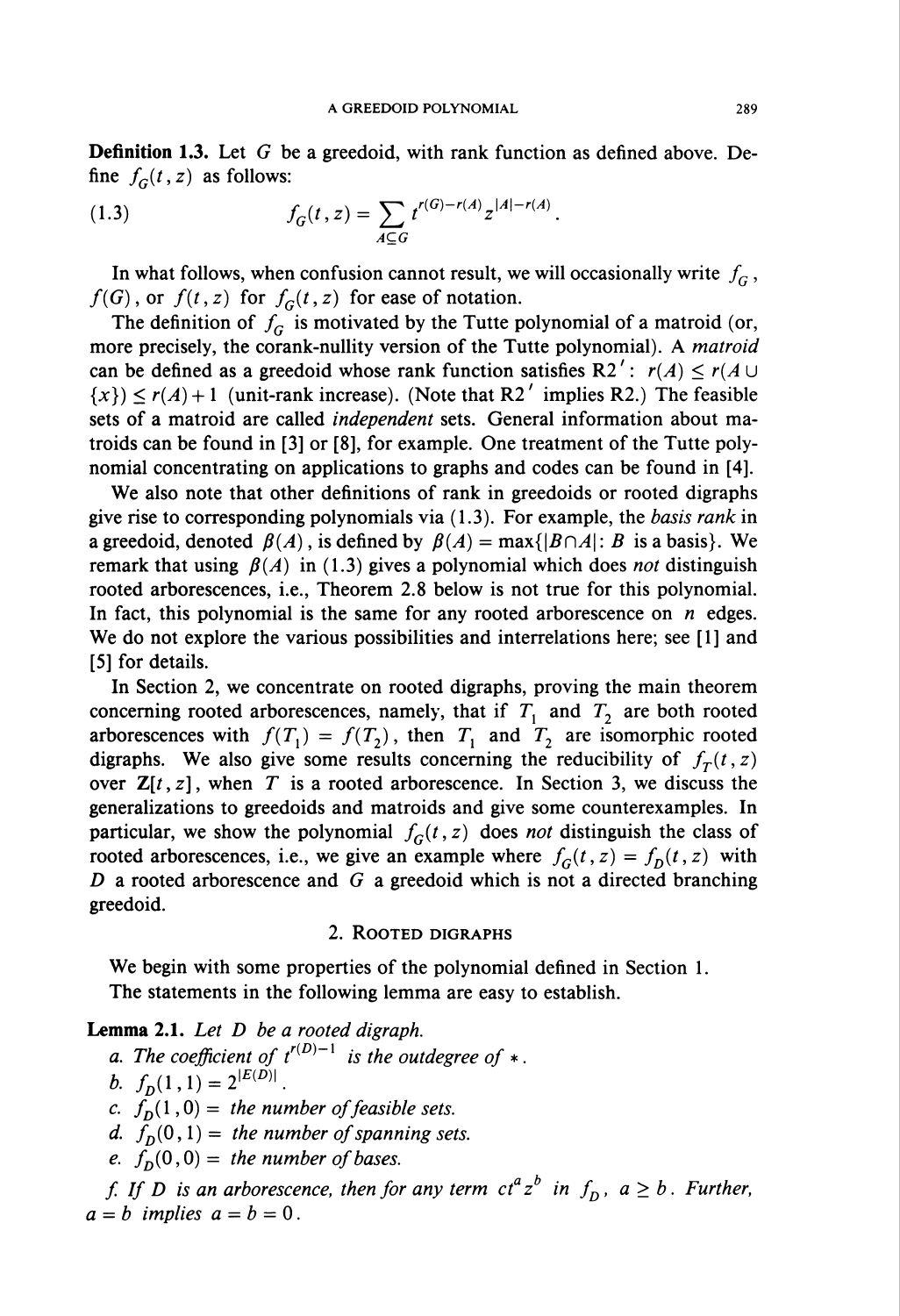The next lemma gives several ways to check whether  $D$  is a rooted arborescence from the polynomial  $f_D(t, z)$ .

Lemma 2.2. The following are equivalent:

- a. D is an arborescence.
- b.  $f_n(0,1) = 1$ .
- c. In every term the z exponent  $\leq$  the t exponent.
- d. There is no pure z term.

*Proof.*  $a \Leftrightarrow b$ . D is an arborescence if and only if the number of spanning sets is 1, or, by Lemma 2.1.d,  $f_D(0,1) = 1$ .

 $a \Rightarrow c$ . If D is an arborescence, then  $r(D) = |E(D)| \ge |A| \ge r(A)$  for any subset A of edges of D. Hence,  $r(D) - r(A) \ge |A| - r(A)$ .

 $c \Rightarrow d$ . Obvious.

 $d \Rightarrow a$ . If there is no pure z term, then for every subset of edges A,  $r(D) =$  $r(A)$  implies  $|A| = r(A)$ . In particular, then,  $|E(D)| = r(D)$ . Thus, D itself is a feasible set, so  $D$  is an arborescence.

We recall the definition of the direct sum of rooted digraphs. We note that our formulation of this definition will essentially be an internal direct sum; the external direct sum can be defined similarly.

**Definition 2.3.** Let  $D_1$  and  $D_2$  be subsets of edges of D. Then D is the direct sum of  $D_1$  and  $D_2$ , written  $D = D_1 \oplus D_2$ , if  $D_1 \cap D_2 = \emptyset$ ,  $D_1 \cup D_2 = D$ , and the feasible sets of D are precisely the unions of feasible sets of  $D_1$  and  $D_2$ .

**Proposition 2.4.** If  $D = D_1 \oplus D_2$ , then  $f(D) = f(D_1) \cdot f(D_2)$ .

*Proof.* Let F be the set of feasible sets in D, and  $F_1$  and  $F_2$  those in  $D_1$  and  $D_2$ , respectively. Then  $F = \{ \mathbf{F} \cup \mathbf{F}' : \mathbf{F} \in F_1, \mathbf{F}' \in F_2 \}$ . Note first that by the definition of direct sum, there exist bases  $B_1$  in  $F_1$  and  $B_2$  in  $F_2$  such that  $r(D) = |B_1| + |B_2| = r(D_1) + r(D_2)$ . Now let A be a subset of edges of D. Since  $A = A_1 \cup A_2$ , with  $A_1$  in  $D_1$  and  $A_2$  in  $D_2$ , then there is  $\mathbf{F}_1 \in F_1$ ,  $\mathbf{F}_2 \in F_2$ with  $\mathbf{F}_1 \subseteq A_1$ ,  $\mathbf{F}_2 \subseteq A_2$  such that  $r(A) = |\mathbf{F}_1| + |\mathbf{F}_2| = r(A_1) + r(A_2)$ . Thus,

$$
t^{r(D)-r(A)}z^{|A|-r(A)}=[t^{r(D_1)-r(A_1)}z^{|A_1|-r(A_1)}][t^{r(D_2)-r(A_2)}z^{|A_2|-r(A_2)}]
$$

Finally, since every subset A of edges of D splits up into a union of subsets from  $D_1$  and  $D_2$ , and every such union gives rise to a subset A, we see that

$$
\sum_{A \subseteq E(D)} t^{r(D) - r(A)} z^{|A| - r(A)} =
$$
\n
$$
\left( \sum_{A_1 \subseteq E(D_1)} t^{r(D_1) - r(A_1)} z^{|A_1| - r(A_1)} \right) \left( \sum_{A_2 \subseteq E(D_2)} t^{r(D_2) - r(A_2)} z^{|A_2| - r(A_2)} \right).
$$

Hence  $f(D) = f(D_1) \cdot f(D_2)$ , as desired.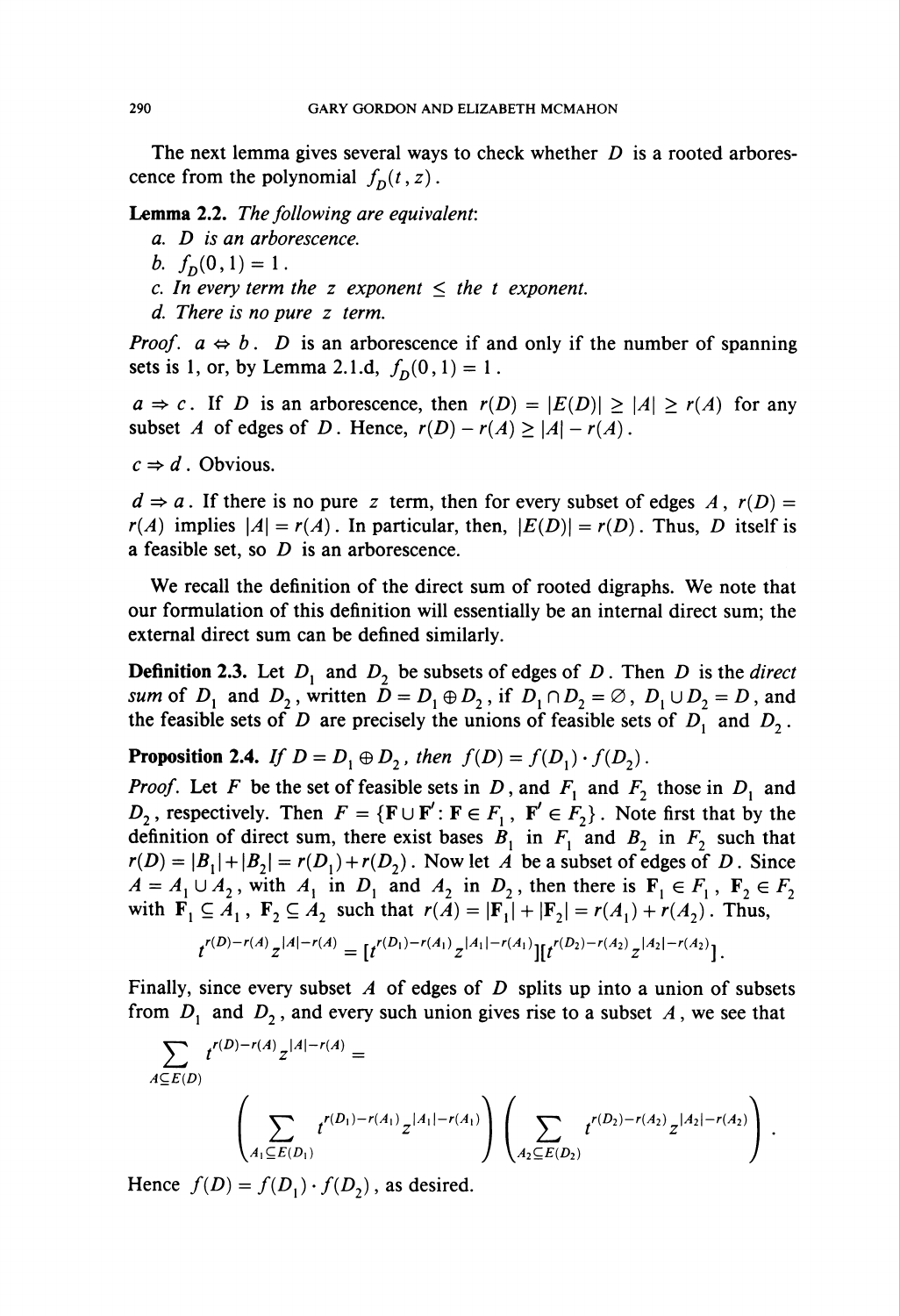As usual, deletion of an edge  $e$  means erasing it from the digraph and contraction of e means erasing e and identifying the two endpoints of  $e$ . We will not contract loops. We now prove a proposition showing how  $f(D)$  can be computed recursively by contracting and deleting an edge. This is similar to the standard deletion-contraction development of the Tutte polynomial for an ordinary graph (or matroid) [4].

**Proposition 2.5.** Let  $D$  be a rooted digraph, with distinguished vertex  $*$ . Let e be an edge emanating from  $*$ , i.e.,  $\{e\}$  is a feasible set. Then

$$
f_D(t,z) = f_{D/e}(t,z) + t^{r(D)-r(D-e)} f_{D-e}(t,z)
$$

*Proof.* Let e be an edge emanating from  $*$ . We know that

(1) 
$$
f_D(t,z) = \sum_{e \in A \subseteq E(D)} t^{r(D)-r(A)} z^{|A|-r(A)} + \sum_{e \notin A \subseteq E(D)} t^{r(D)-r(A)} z^{|A|-r(A)}.
$$

First, assume  $e \in A \subseteq E(D)$ . There exists a maximal feasible set in A containing e; this fact is straightforward. We then see that  $r(D/e) = r(D)$  -1,  $r(A/e) = r(A) - 1$  and  $|A/e| = |A| - 1$ , so since  $t^{(B)-\{(A\} - 1)}z^{(B)-\{(A\} - 1)} =$  $t^{(n(D)-1)-(n(A)-1)}z^{(|A|-1)-(n(A)-1)}$ 

$$
\sum_{e\in A\subseteq E(D)} t^{r(D)-r(A)}z^{|A|-r(A)}=\sum_{A'\subseteq E(D/e)} t^{r(D)-r(A')}z^{|A'|-r(A')}=f_{D/e}(t,z)\,.
$$

Now assume  $e \notin A \subseteq E(D)$ . Note that if A' corresponds to A in the deletion  $D - e$ , then  $\vert A\vert = \vert A'\vert$  and  $r(A) = r(A')$ . Thus,

$$
f_{D-e}(t, z) = \sum_{A' \subseteq E(D-e)} t^{r(D-e)-r(A')} z^{|A'|-r(A')}, \qquad \text{so } t^{r(D)-r(D-e)} f_{D-e}(t, z) =
$$
\n
$$
\sum_{e \notin A \subseteq E(D)} t^{r(D)-r(A)} z^{|A|-r(A)}.
$$
\nHence from equation (1)  $f(t, z) = f(t, z) + t^{r(D)-r(D-e)} f(t, z)$ 

Hence, from equation (1),  $J_D(t, z) = J_{D/e}(t, z) + t$ 

We now give an example where we use Proposition 2.5 to compute  $f_D(t, z)$ .

Example 2.6. In Figure 2, the deleted and contracted graphs are placed beneath the parent graph. The computations of  $f<sub>D</sub>$  for the remaining digraphs is routine. We obtain  $f_D(t, z) = (t^3 + t^2 + 2t + 1)z^2 + (2t^3 + 4t^2 + 6t + 3)z + (t^3 + 3t^2 + 5t + 3)$ 

We now restrict our attention to rooted arborescences  $T$ . The following proposition is the first step toward showing that  $f_T(t, z)$  distinguishes arborescences, but is of interest in its own right.

**Proposition 2.7.** Let T be a rooted arborescence with distinguished vertex  $*$ , and suppose  $deg(*) = 1$ . Then  $f<sub>T</sub>(t, z)$  is irreducible over  $\mathbb{Z}[t, z]$ .

*Proof.* Assume T is a rooted arborescence, and deg(\*) = 1. Let e be the one edge adjacent to \*. From Proposition 2.4,  $f_T(t, z) = f_{T/e}(t, z) +$  $t^{r(T)-r(T-e)}f_{T-e}(t ,z)$ . Note first that  $T - e$  has no edge connected to  $*$ , so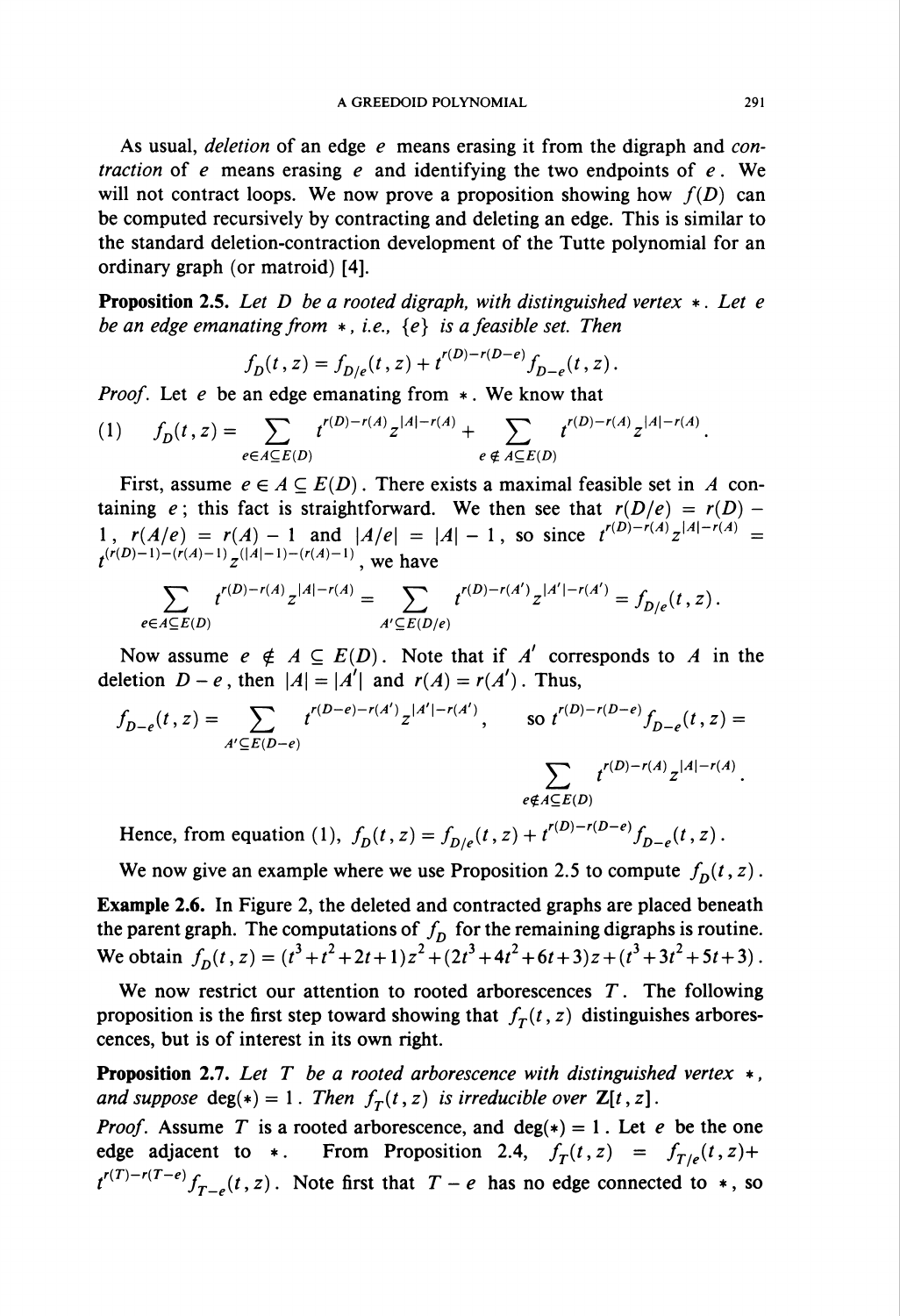

Figure 2

 $T - e$  contains no feasible sets, hence  $r(A') = 0$ , for every subset A' of edges of  $T - e$ . Let  $n = |E(T)|$ . Then  $r(T) = n$ , so we have  $f_T(t, z) =$  $f_{T/e}(t, z) + t^n f_{T-e}(t, z)$ .

Now,

$$
f_{T-e}(t,z) = \sum_{A' \subseteq E(T-e)} t^{r(T-e)-r(A')} z^{|A'|-r(A')} = \sum_{A' \subseteq E(T-e)} z^{|A'|} = (z+1)^{n-1}.
$$

Thus,  $f_T(t, z) = f_{T/e}(t, z) + t^n (z+1)^{n-1}$ .

Next, in  $f_{T/e}(t, z)$ , the highest power of t that appears is  $r(T/e) = n - 1$ ; the highest power of z that could appear is at most  $n-2$ , by Lemma 2.1f. Thus,  $f_T(t, z) = t^n z^{n-1} + f_1(t, z)$ , where the largest power of z that appears in  $f_1(t, z)$  is at most  $n-2$ .

Now, suppose  $f_T(t, z) = g(t, z)h(t, z)$  is a factorization of  $f_T(t, z)$  over **Z**[t, z]. Write  $g(t, z) = t^r z^s + g_1(t, z)$ , where s is the largest power of z that appears throughout  $g$ , and  $r$  is the largest power of  $t$  that appears among terms containing  $z^s$ . In a similar fashion, write  $h(t, z) = t^u z^v + h_1(t, z)$ , with v the largest power of z and u the largest power of t, given v. Since all exponents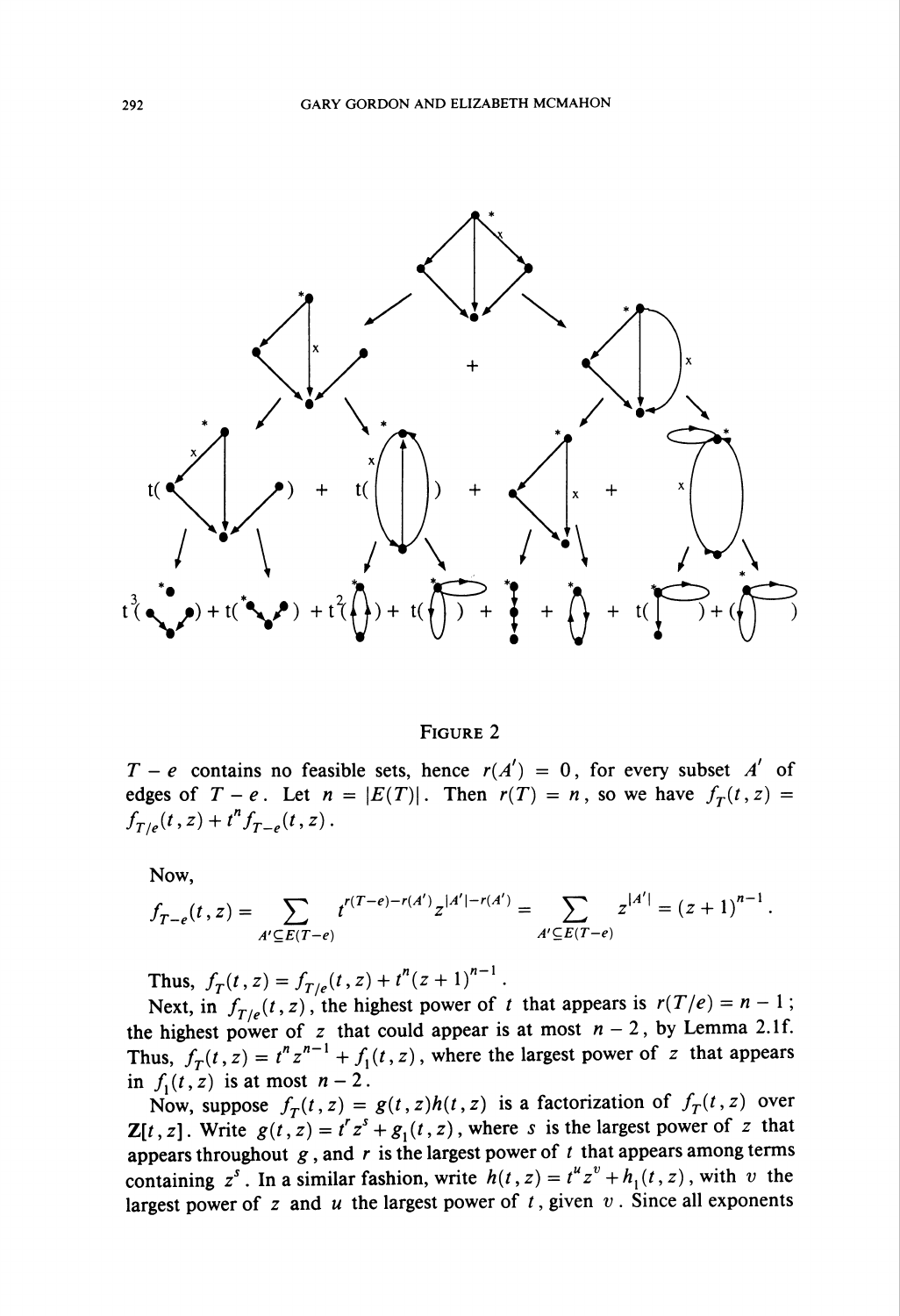that appear are greater than or equal to 0, we have  $s + v = n - 1$  and  $r + u = n$ , and (WLOG)  $r \leq s$  (if both  $r > s$  and  $u > v$ , then  $n = r + u \geq s + v + 2 = n + 1$ ). Thus, in  $g(t, z)$ , there is at least one term where the z exponent is greater than or equal to the  $t$  exponent; first, select the terms where the  $z$  exponent exceeds the  $t$  exponent by the greatest amount (possibly zero), then, among all such terms, choose  $t^a z^b$  with  $a + b$  maximal.

Now,  $f_T(t, z)$  has a constant term, corresponding to  $A = T$ , hence  $h(t, z)$ has a constant term, in particular, a term where the  $z$  exponent is equal to the  $t$ exponent. So as above in  $g(t, z)$ , select all terms where the z exponent exceeds the t exponent by the most (possibly zero) in  $h(t, z)$ , and then among those, pick out  $t^c z^d$  where  $c + d$  is maximal. Now, in  $g(t, z)h(t, z)$ ,  $mt^{a+c} z^{b+d}$ cannot be cancelled by any other term or we violate the choice of  $a, b, c$  and d. Hence, we have  $b + d \ge a + c$ . However, by Lemma 2.1 f,  $b + d \le a + c$ , so  $b + d = a + c$ , and again by the same Lemma,  $b + d = a + c = 0$ , whence  $a = b = c = d = 0$ . Thus,  $r = s = 0$ , so  $g(t, z) = \pm 1$ , by choice of r and s. Thus, the factorization of  $f_T(t, z)$  is trivial, so  $f_T(t, z)$  is irreducible, as desired.

We can now prove the main theorem of this section.

**Theorem 2.8.** Let  $T_1$  and  $T_2$  be rooted arborescences. If  $f(T_1) = f(T_2)$ , then  $T_1 \cong T_2$ .

*Proof.* Let  $T_1$  and  $T_2$  be rooted arborescences with distinguished vertices  $*_1$ and  $*_2$ , respectively, such that  $f(T_1) = f(T_2)$ . Since  $\vert E(T) \vert$  can be determined from  $f(T)$ , we may assume that  $\vert E(T_1)\vert = \vert E(T_2)\vert = n$ . We will prove the result by induction on  $n$ .

If  $n = 1$ , then for  $i = 1, 2, T<sub>i</sub>$  has one edge emanating from  $*_i$ , so  $T<sub>1</sub> \cong T<sub>2</sub>$ . Now let  $n > 1$ . Assume we have arborescences  $T_1$  and  $T_2$  with  $f(T_1) =$  $f(T_2)$ . Since deg(\*,) can also be determined from  $f(T_i)$  by Lemma 2.1.a, we let  $k = \deg(*_i)$ .

Case 1.  $k = 1$ . Let  $e_i$  be the edge emanating from  $*_i$  for  $i = 1,2$  (so  $T_1$  and  $T_2$  look as in Figure 3). From Proposition 2.5,  $f(T_i) = f(T_i/e_i) +$  $t^{r(T_i)-r(T_i-e_i)}f(T_i-e_i)$ , and, as in the proof of the previous proposition,  $f(T_i)$  $f(T_i/e_i) + t^n(z+1)^{n-1}$ . Hence,  $f(T_i/e_1) = f(T_2/e_2)$ . By induction, since each  $T_i/e_i$  has  $n-1$  edges, we have  $T_1/e_1 \cong T_2/e_2$ . However, since  $deg(*) = 1$ ,  $T_i$  is uniquely determined by  $T_i/e_i$  (see Figure 3). Hence  $T_1 \cong T_2$ , and we have the result.

Case 2.  $k>1$ . Each  $T_i$  is the direct sum of k components,  $T_{i,1},\ldots,T_{i,k}$ , one for each edge emanating from  $*$ ,. By Proposition 2.4, for  $i = 1, 2$ ,

$$
f(T_i) = \prod_{j=1}^k f(T_{i,j}).
$$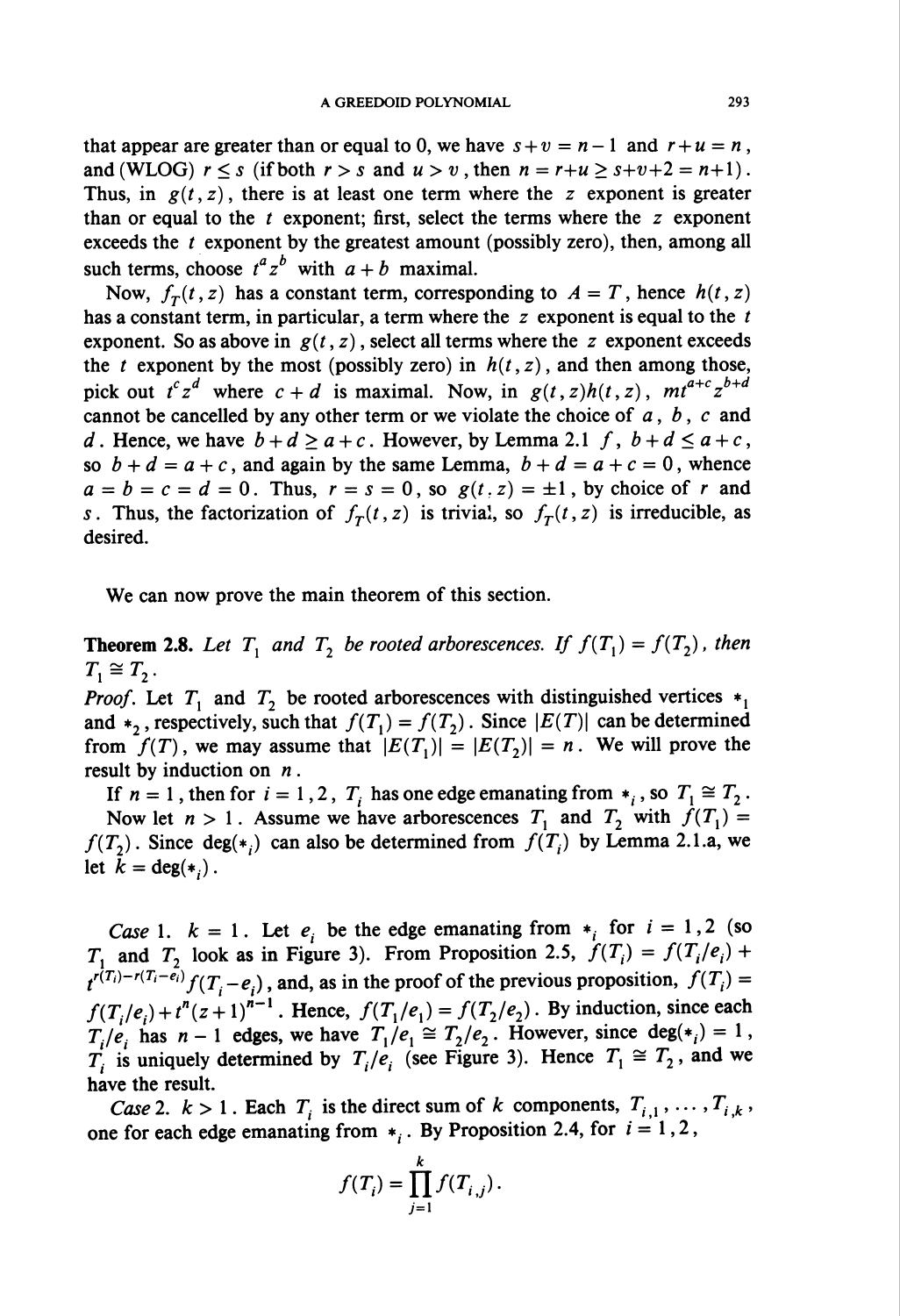

Figure 3

By Proposition 2.7, each  $f(T_{i,j})$  is irreducible. Since  $\mathbb{Z}[t, z]$  is a unique factorization domain,

$$
\prod_{j=1}^k f(T_{1,j}) = \prod_{j=1}^k f(T_{2,j})
$$

implies that, after renumbering,  $f(T_{1,j}) = f(T_{2,j})$  for all j. But then, by induction,  $T_{1,i} \cong T_{2,i}$ , since each  $T_{i,i}$  must have fewer than *n* edges (as  $k > 1$ . Thus,  $T_1 \cong T_2$ , and we are done.

#### 3. Generalization to greedoids and examples

As noted above, several of the ideas developed for rooted digraphs carry over directly to the more general greedoid structure. We begin this section by relating the polynomial  $f_G(t, z)$  defined on a greedoid G to the one variable polynomial  $\lambda_G(t)$  defined in [1, Section 6]. We will need to define deletion and contraction for greedoids.

**Definition 3.1.** Let  $G = (E, F)$  be a greedoid, with  $A \subseteq E$ . Define the *deletion*  $G - A = (E - A, F<sub>1</sub>)$  by specifying the feasible sets  $F<sub>1</sub> = {F \subseteq E - A : F \in F}$ and, if A is feasible, define the *contraction*  $G/A = (E - A, F_2)$  by  $F_2 = \{F \subseteq$  $E-A: \mathbf{F} \cup A \in F$ . Thus  $G-A$  and  $G/A$  are both greedoids on the ground set  $E - A$ . The reader can check that these definitions correspond to the intuitive ideas of deletion and contraction given in Section 2 when  $G$  is a rooted digraph.

We now state the greedoid version of Proposition 2.5, the proof of which is essentially the same as before.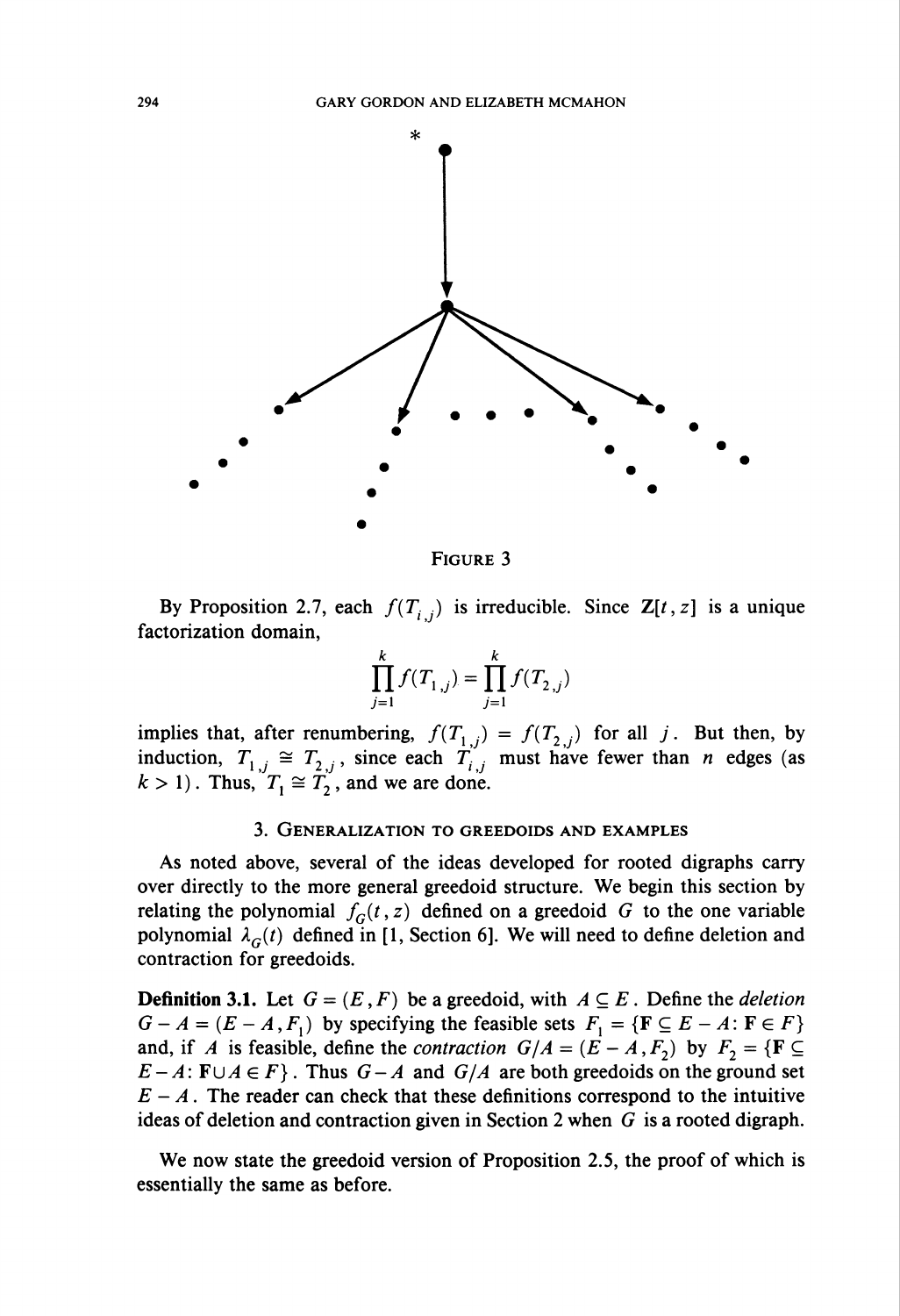**Proposition 3.2.** Let  $G = (E, F)$  be a greedoid and let  $\{e\}$  be a feasible set. Then  $f_G(t, z) = f_{G/e}(t, z) + t^{r(G)-r(G-e)} f_{G-e}(t, z)$ .

Since every greedoid of positive rank must have a feasible singleton, this proposition gives a recursive way to compute  $f<sub>G</sub>(t, z)$ . On the other hand, if  $r(G) = 0$ , then it is easy to see  $f_G(t, z) = (z + 1)^n$ , where  $n = |E|$ .

The greedoid polynomial  $\lambda_G(t)$  is usually defined in terms of basis activities. Although the definition given below depends on an ordering of the elements of  $E$ , the polynomial is independent of the particular ordering. If  $ext(B)$  is the set of elements of  $E$  externally active in a basis  $B$  for some given ordering  $O$ (that is, x is externally active in B if  $B < (B \cup x) - y$  for all y in B such that  $(B \cup x) - y$  is a basis) and  $B_G$  is the collection of all bases, then

$$
\lambda_G(t) = \sum_{B \in B_G} t^{|ext(B)|}.
$$

Finally, recall e is a coloop in G iff  $e$  is in every basis of  $G$ . Again, more details can be found in [1] or [2].

**Theorem 3.3.** Let  $G = (E, F)$  be a greedoid, with  $|E| = n$ . Then  $\lambda_G(t) =$  $f_G(0,t-1)$ .

*Proof.* First note that if  $r(G) = 0$ , then  $\lambda_G(t) = t^n$  and  $f_G(t, z) = (z + 1)^n$ , so the theorem is true in this case. Next, assume  $r(G) > 0$ . Let  $\{e\}$  be a feasible set. We will show  $f_G(t, z)$  satisfies the same recursion as  $\lambda_G(t)$  (see [2, Theorem 9.6.2]).

Case 1. e is a coloop in G. Then  $r(G) > r(G - e)$ , so  $f_G(0, t - 1) =$  $f_{G/e}(0, t-1)$  by Proposition 3.2.

Case 2. e is not a coloop in G. Then  $r(G) = r(G - e)$ , so again by 3.2,  $f_G(0,t-1) = f_{G/e}(0,t-1) + f_{G-e}(0,t-1).$ 

But this is the same recursion from the reference mentioned above; since  $f_G(0,t-1)$  and  $\lambda_G(t)$  agree on trivial greedoids, we are done.

The following proposition follows immediately from the corank-nullity development for the Tutte polynomial of a matroid [4] and the definition of  $f_G$ .

**Proposition 3.4.** If  $G = (E, F)$  is a matroid, then  $T_G(x, y) = f_G(x - 1, y - 1)$ , where  $T_G(x, y)$  is the Tutte polynomial of G.

It is also worth interpreting the recursion given by 3.2 in the case when  $G$  is a matroid. In this case,  $\{e\}$  is feasible if and only if e is not a loop. If e is not an isthmus (coloop), then  $r(G) = r(G - e)$ , so 3.2 gives  $f_G = f_{G/e} + f_{G-e}$ . If e is an isthmus, we have (by convention)  $G-e = G/e$ ,  $r(G) = r(G/e) + 1$ , and  $t = x - 1$ , so 3.2 yields  $f_G = f_{G/e} + (x - 1)f_{G-e} = x f_{G/e}$ . Finally, since  $z = y - 1$ , we have  $f_G = y^n$  where  $r(G) = 0$  and  $|E| = n$ , i.e., G consists of n loops. These recursions are (essentially) the standard Tutte deletion-contraction recursion for matroids. See [4] or [7], for example.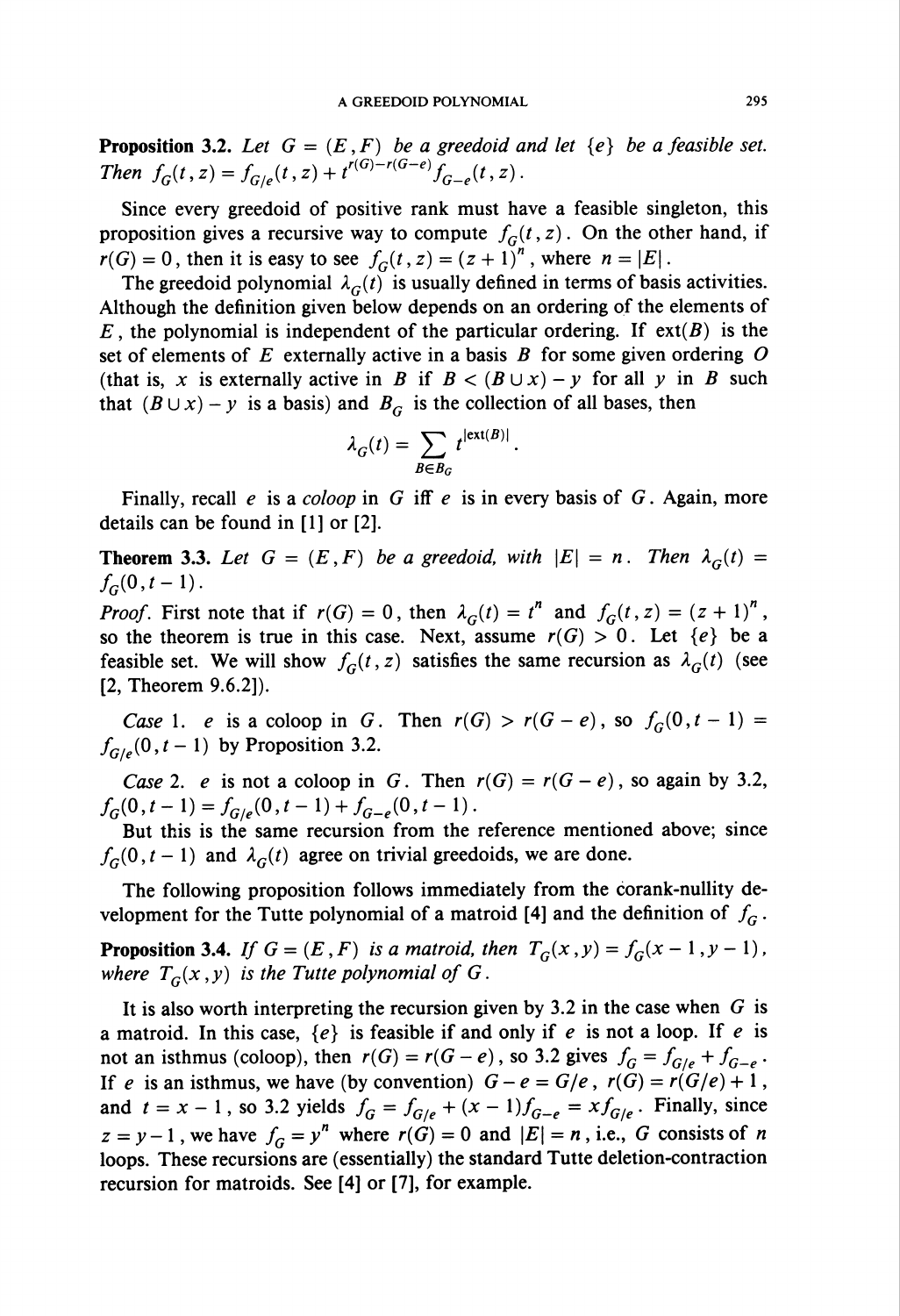It is also easy to generalize Lemmas 2.1, 2.2 and Proposition 2.4 to the greedoid case. We state these generalizations here for completeness. Recall that a greedoid G is full if  $r(G) = |E(G)|$ , i.e., E is a feasible set.

## Lemma 3.5. Let G be a greedoid.

a. The coefficient of  $t^{r-1}$  is the number of feasible singletons, where  $r = r(D)$ . b.  $f_c(1,1) = 2^{|E(\tilde{G})|}$ .

c.  $f_{G}^{(1)}(1,0) =$  the number of feasible sets.

d.  $f_G(0,1) =$  the number of spanning sets.

e.  $f_G(0,0) =$  the number of bases.

f. If G is a full greedoid, then for any term  $ct^a z^b$  in  $f_G$ ,  $a \geq b$ . Further,  $a = b$  implies  $a = b = 0$ .

Lemma 3.6. The following are equivalent:

- 1. G is a full greedoid.
- 2.  $f_G(0,1)=1$ .
- 3. In every term the z exponent  $\leq$  the t exponent.
- 4. There is no pure z term.

The (unordered) direct sum of two greedoids is defined in precisely the same way the direct sum of two rooted digraphs was defined. That is, the feasible sets of  $G_1 \oplus G_2$  are precisely the disjoint unions of the feasible sets of  $G_1$  and  $G<sub>2</sub>$ . The proof of the next proposition is essentially the same as the proof of 2.4.

**Proposition 3.7.** If  $G = G_1 \oplus G_2$ , then  $f(G) = f(G_1) \cdot f(G_2)$ .

As with matroids, a special case of this proposition describes the behaviour of  $f(G)$  for loops and isthmuses. In a greedoid G, an element e is a loop if it is in no feasible set, and e is an *isthmus* if  $F$  is feasible precisely when  $F \cup \{e\}$  is feasible (i.e., e can be added to or deleted from any feasible set). Then, if e is a loop, we get  $f(G) = (z + 1) \cdot f(G - e)$ , and, when e is an isthmus  $f(G) = (t + 1) \cdot f(G/e)$ .

We now give two counterexamples to show Theorem 2.8 cannot be extended to rooted digraphs which are not arborescences (Example 3.8) or to full greedoids (Example 3.9). Example 3.9 also shows  $f_G$  does not distinguish the class of rooted arborescences.

**Example 3.8.** Let  $D_1$  and  $D_2$  be the two digraphs of Figure 4. Then the reader may easily verify that  $f(D_1) = f(D_2) = (z + 1)(t^2z + t^2 + t + 1)$ , but  $D_1$  and  $D<sub>2</sub>$  are clearly not isomorphic.

**Example 3.9.** Let  $E = \{a, b, c\}$  and define full greedoids  $G_i = (E, F_i)$  and  $G_2 = (E, F_2)$  with feasible sets given by  $F_1 = {\emptyset, {a}, {b}, {a, b}, {a, c}$ ,  $\{a,b,c\}$  and  $F_2 = \{\emptyset, \{a\},\{b\},\{a,c\},\{b,c\},\{a,b,c\}\}\$ .  $G_1$  is the directed branching greedoid (rooted digraph) of Figure 5. Again, the reader can check  $f(G_1) = f(G_2) = (t^3 + t^2)z + (t^3 + 2t^2 + 2t + 1) = (t + 1)(t^2z + t^2 + t + 1).$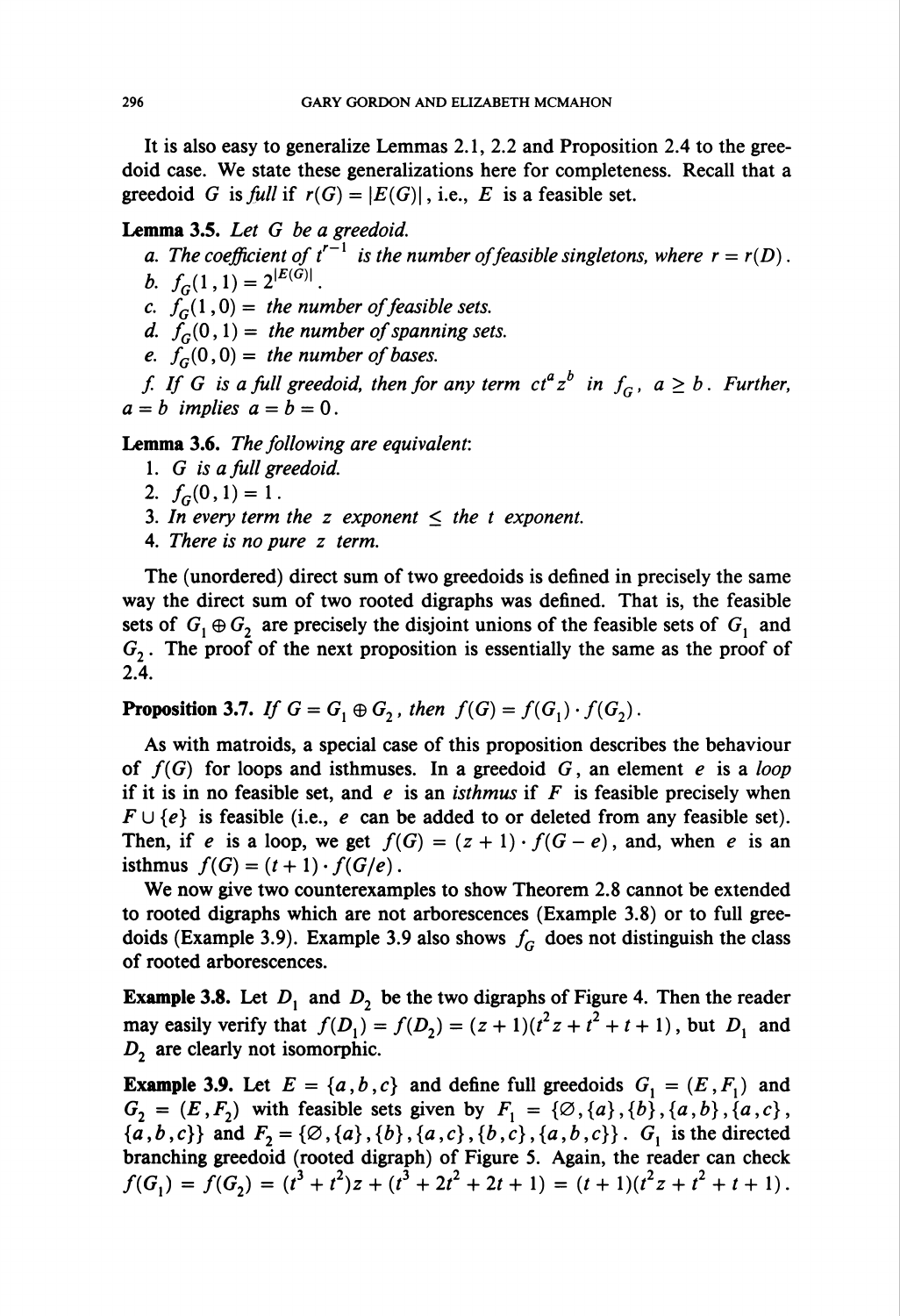

However, it is easy to show that  $G_2$  cannot be isomorphic to a rooted digraph, so  $G_1$  and  $G_2$  are not isomorphic. Since  $G_1$  is a rooted arborescence, this also shows  $f(G)$  is unable to distinguish rooted arborescences within the class of all greedoids (or even full greedoids, by 3.6). We also note that although  $f(G<sub>2</sub>)$ factors,  $G_2$  cannot be expressed as a direct sum of non-trivial greedoids. Thus, the converse to 3.7 is false.



Remark 3.10. The definition of an isthmus in a greedoid, as given in the discussion following 3.7, is not uniformly accepted. In [2], for example, a coloop is defined as an element  $e$  which is in every basis of the greedoid. Thus, for full greedoids (in particular, rooted arborescences), every edge is a coloop. Our definition is motivated by the direct sum properties of isthmuses in matroid theory. Using our definition, an edge in a rooted digraph is an isthmus if and only if it emanates from \* and its terminal vertex has out-degree zero. For example, in Figure 5, while every edge is a coloop, only  $b$  is an isthmus.